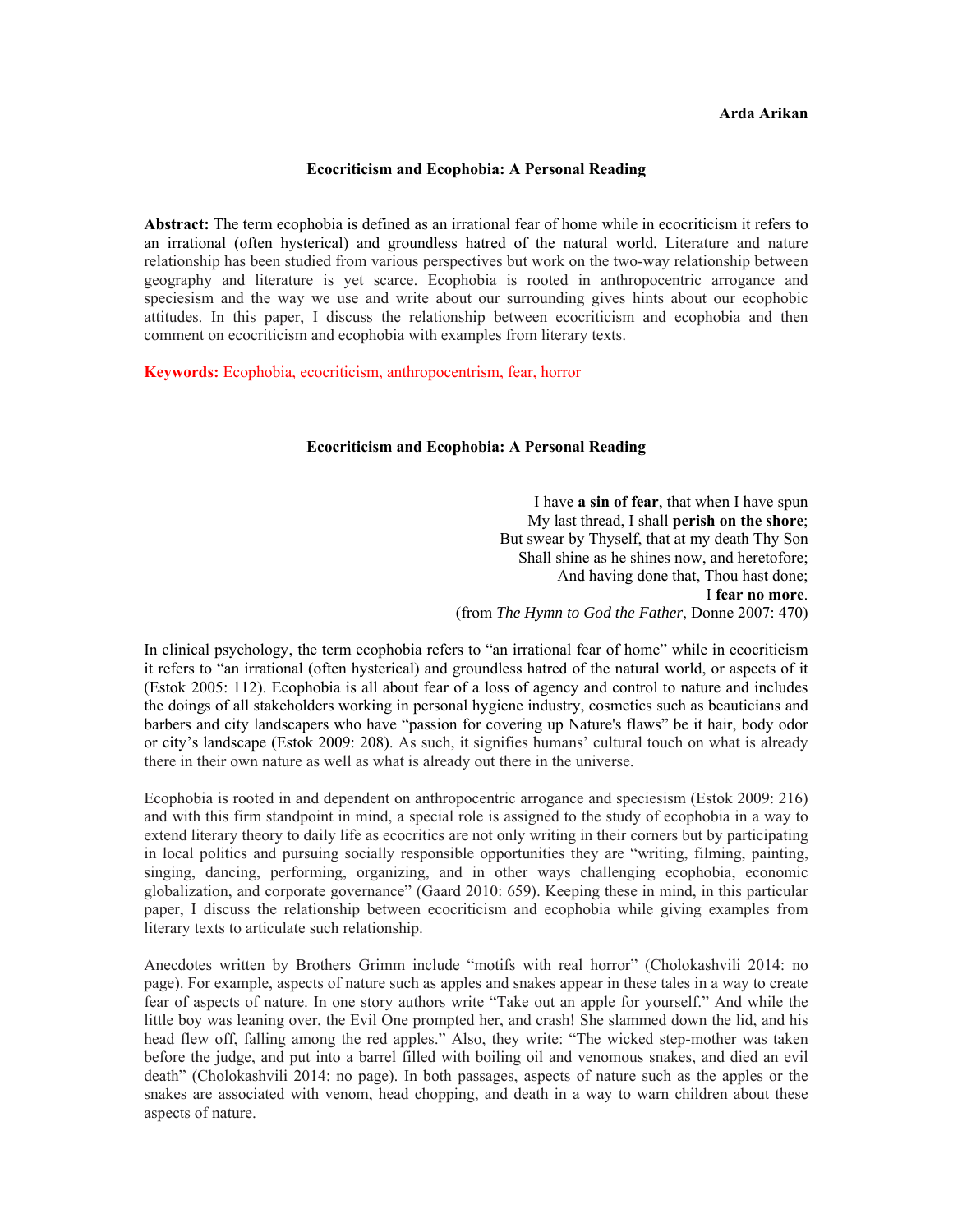Not only in children's literature, but also in canonical, hence, supreme literature, we see that nature is ascribed negativity. Estok "briefly analyzes Shakespeare's *King Lear* and *Coriolanus* in order to illustrate the social and environmental causes that often give rise to the expression of ecophobia in literary and cultural texts" (Mackenzie and Posthumus 2013: 760). Although showing ecophobia in canonical texts is noteworthy, it is disturbing to remember that we are already exposed to stories and fairy tales when we were children.

Romantics were known to express their amazement with nature more than anyone else both before and after them. One of the early poets of Romantic poetry, Wordsworth's (1805, 2001: 1) *The Prelude* opens in a way to show the poet's reverence for nature:

> OH, there is blessing in this gentle breeze, That blows from the green fields and from the clouds And from the sky; it beats against my cheek, And seems half conscious of the joy it gives.

The relationship between literature and nature has been studied from various perspectives among which the two-way relationship between geography and literature is the most obvious one. As Singh articulates, black Americans are curious about the land of their origins as they constantly ask the meaning of Africa to themselves since they were "brought to the shores of America in chains, the black American is vastly different from the white races, who came to America in search of a 'promised land' in search of freedom and prosperity" (Singh 2011: no page). As this example shows, the shores and the land have symbolic meanings for these two groups of people. While the shores symbolically speak for African Americans' separation from their homeland, Africa, the promised land, that is a biblical allusion, represents whites' geographical destiny. According to Ruekert (1996) humans' interest in being the sovereign of nature can be traced back to Christianity which is the most human-centered religion in the world, permitting humans to exploit nature as they wish. Ecophobia enters into the discussion at this point since, when Estok's use of the term signals, the term comes with "anthropocentric arrogance and speciesism."

The difference between these groups' motives while coming to America not only shows the obvious (racial) speciesism stemming from white men's enslavement of their black counterparts, but also the religious tone of such difference gives additional superiority to the white men, making them carry a celestial goal in contrast to those pagan Africans who didn't have such celestial motives. Regardless of the difference between their motives, the inseparability of geography, thus nature, from their motives in coming to America is obvious.

One critical question that should be interrogated within this discussion concerns the emotional burden of these two groups' past experiences on their collective conscience, within this geography (nature) bound prime mobile of these two groups. For instance, how do blacks and whites carry the symbolic imagery associated with the shores and the land? What do these natural occurrences (the shores and the land) mean to them as they interact with their nearby surroundings in America? And especially when literature is concerned, what are the traces of these geography-bound historical experiences in various literary texts? While answering such questions, how ecocriticism is perceived becomes important since the question, in fact, is:

whether the movement should be, at base, ecocentric or anthropocentric: should protection of the environment be undertaken as a good in and of itself or should it be undertaken because of its use to humanity? (Estok 2005: 111).

Looking back at early American literature, it could draw attention to Puritan conceptions of the New England landscape as a hideous and desolate wilderness," in William Bradford's famous words (Hillard 2009, 692). However, it is paradoxical that this same hideous and desolate wilderness was "the promised land" for these people. Hence, people's conception of geography has changed throughout history, all the while our 'fight' with nature has continued.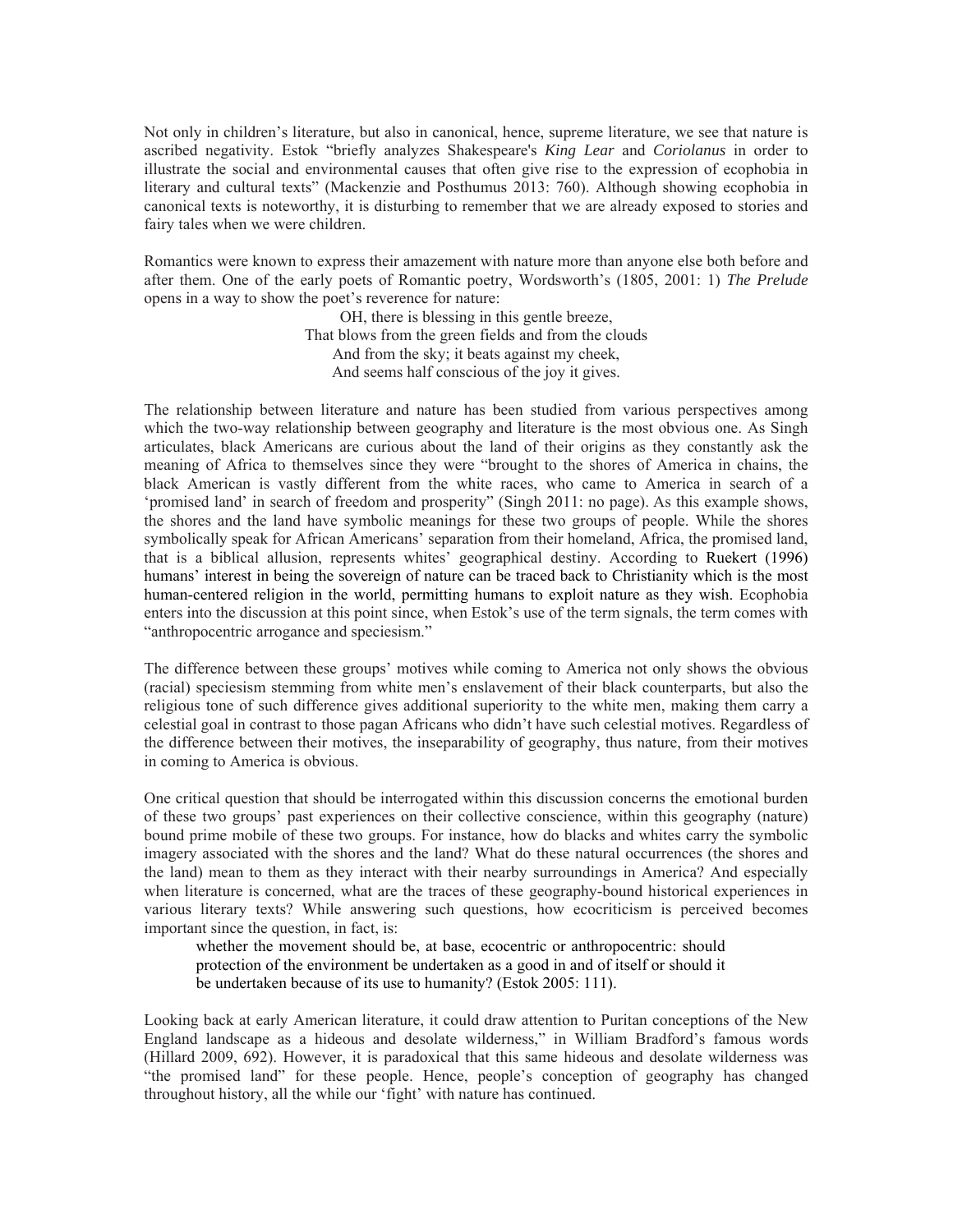American transcendentalists were soon to follow them in their reverence for nature. Emerson's (cited in Cooke 1903: no page) poetry shows his and his like-minded poets' insistence on the interconnectedness of human life with nature as the poet yields himself (human) to the perfect whole (nature):

> The ground-pine curled its pretty wreath, Running over the club-moss burrs; I inhaled the violet's breath; Around me stood the oaks and firs; Pine-cones and acorns lay on the ground; Over me soared the eternal sky, Full of light and of deity; Again I saw, again I heard, The rolling river, the morning bird;— Beauty through my senses stole; I yielded myself to the perfect whole.

Similar poems were written by Whitman (1892 version; as cited in Poetry Foundation) who pointed at the interconnectedness human existence with nature:

The atmosphere is not a perfume, it has no taste of the distillation, it is odorless, It is for my mouth forever, I am in love with it, I will go to the bank by the wood and become undisguised and naked, I am mad for it to be in contact with me (Poetry Foundation: no page).

Hence, nature is often accepted and treated as good, and in many cases perfect, as poets enjoy various aspects of it. Truth is that nature is neither good nor bad since adjectives such as good or bad are human made. Thus, "it compels us to believe that nature is kind and good, when, in fact, it is morally neutral" (Estok 2009: 209). Interestingly, it is written elsewhere that animals' goodness is possible according to their nature and not by according to the measures of humans. Kenneth Grahame (as cited in Rudd 2009) is believed to have said:

Every animal, by instinct, lives according to his nature. Thereby he lives wisely, and betters the tradition of mankind. No animal is ever tempted to deny his nature. No animal knows how to tell a lie. Every animal is honest. Every animal is true- and it is, therefore, according to his nature, both beautiful and good (243- 244).

Shelley's last lines of her novel Frankenstein give us the amalgamation of fear and nature as the sea and the waves, along with darkness, serve so as to help the evil hide in peace:

"But soon," he cried, with sad and solemn enthusiasm, "I shall die, and what I now feel be no longer felt. Soon these burning miseries will be extinct. I shall ascend my funeral pile triumphantly, and exult in the agony of the torturing flames. The light of that conflagration will fade away; my ashes will be swept into the sea by the winds. My spirit will sleep in peace; or if it thinks, it will not surely think thus. Farewell." He sprung from the cabin-window, as he said this, upon the ice-raft which lay close to the vessel. He was soon borne away by the waves and lost in darkness and distance (Literature.org: no page).

The first sentences of *Wuthering Heights* shows Brontë's separation of nature and the world of humans, especially that of the misanthropists':

1801- I have just returned from a visit to my landlord- the solitary neighbour that I shall be troubled with. This is certainly a beautiful country! In all England, I do not believe that I could have fixed on a situation so completely removed from the stir of society. A perfect misanthropist's heaven… (Brontë 2000: 1)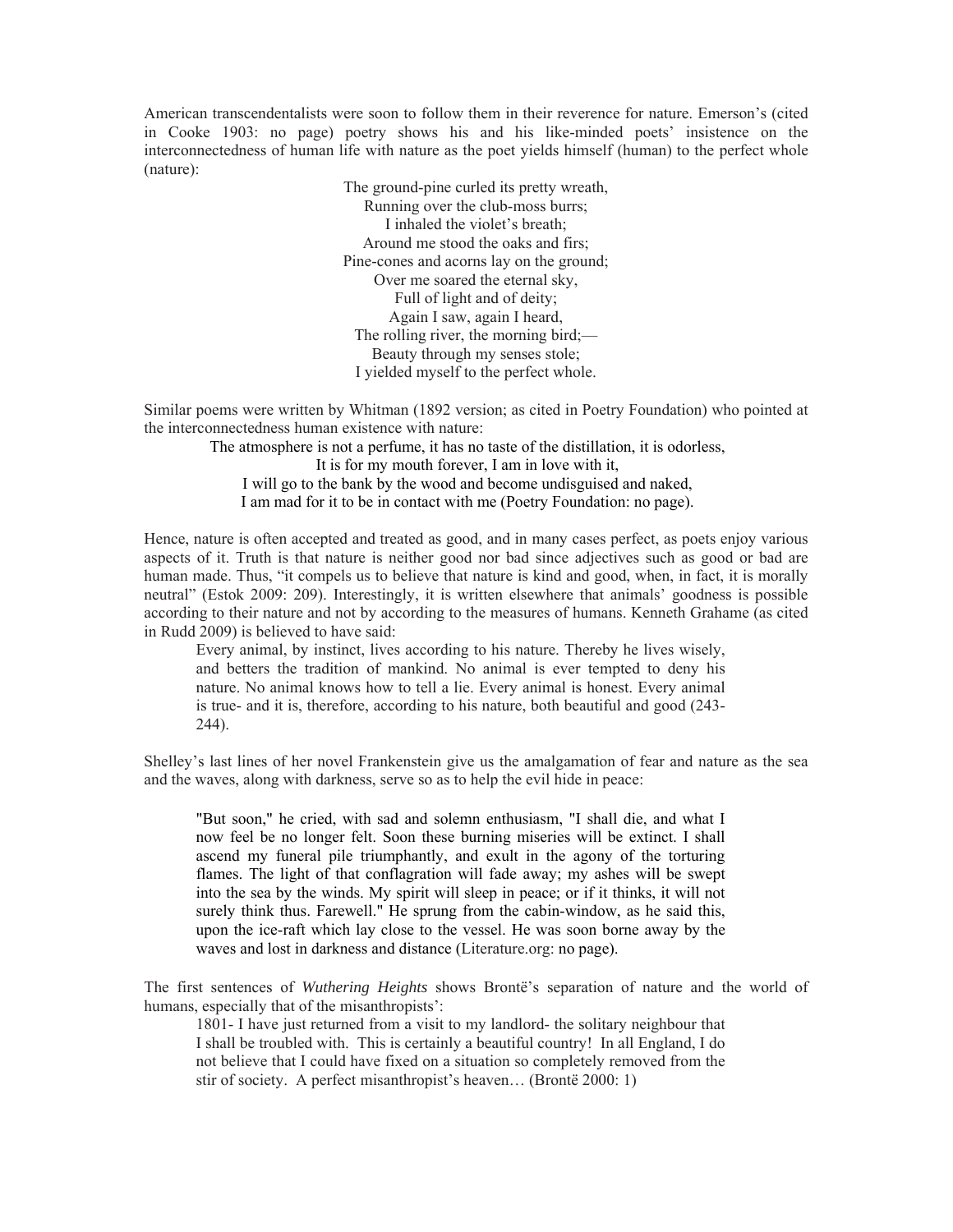*A Passage to India* further depicts the river Ganges in its opening paragraphs in a way to mention it along the rubbish the city produces:

Except for the Marabar Caves- and they are twenty miles off- the city of Chandrapore presents nothing extraordinary. Edged rather than washed by the river Ganges, it trails for a couple of miles along the bank, scarcely distinguishable from the rubbish it deposits so freely (Forster 2005: 5).

Many other British novels show examples to expressing fear of or disgust with nature as British and American authors have often treated nature as a source of fear, danger, and contempt (Hillard 2009: 692). As such, humans' change in their surroundings from better to worse is often found in literary texts such as George Orwell's *Coming Up For Air*. The novel "concentrates on the disastrous effects of the rapid urbanisation and industrial activity over the despoliation of the natural environment" (Bulut 2005: 237). Just like feminism takes misogyny and sexism as its core issues and the core of ecocriticism is now regarded as ecophobia, that is, the fear of a loss of agency and control to nature. This feeling of ours that can be summarized as our "fear within (our) nature" is constantly nurtured by media as we "do not have access to the experiences that shaped a naturalist like Cooper, and although natural history writing is gaining a wider audience, it's still miniscule, at least in comparison with the vast numbers who consume horror fiction, films, and TV shows" (Crosby 2014: 523).

Available literary theories have "conveniently eliminated any demonstrated ecological knowledge as a requirement for ecocriticism" as they promote "the fiction of ecosystems being only humanly imagined and constructed—and so promotes those systems' exploitation" (Robisch 2009: 704). Hence, a new understanding of nature in the literary canon and how it is taught or studied is required all the while humans continue to be set apart from nature in cities. Humans are now emptied of their vocabulary of nature as can be seen in Robisch's anecdote

One close friend who had lived all his life in major cities said, "When I read some passage that has 'lupine,' 'fireweed,' and 'columbine' in it, I read: flower, flower, flower" (704).

These days, as Heise (2008) articulates, the number of films and documentaries on climate change has increased dramatically. As exemplified by Arikan (2011: 45) such films that employ climate change as their primary theme include animation films such as Ice Age and budget films such as Absolute Zero, Ice Twisters, Meltdown: Days of Destruction and Arctic Blast. Perhaps for the first time in human history a literary theory is interested in how our future will be shaped in the most subtle and wholistic way. This wholistic study does not study literary texts through limited categories such as social class or gender, but in a way to consider all aspects of life that surround all human beings. (Arikan 2011: 50). The first step in such an endeavor should be starting with the regional and cultural texts as expressed by Özdağ (2009), when the case of the Turkish academic is considered, we should study "the literary output of the centuries long Central Asian ancestors of the present day Turks, the Anatolian and Central Asian Turks' shamanistic past, the Orhon inscriptions [the oldest written documents of the Turkish language], the myths of the Oguz Turks, Anatolian Sufism, and Anatolian people's literary heritage, past and present, embedded in our Toprak Ana [Mother Earth] to bring out the ecological impulse at the root of them all and to bring back engagement with our lands" (141). The same applies to the Georgian academic who should carefully examine his or her people's ancient literary texts from their earliest examples to the most contemporary ones so as to discover the place of nature in these literary as well as cultural texts. A review of Georgian literature shows the richness of aspects of nature as expressed in it as can be exemplified in Akhvlediani's (no date) short story titled Mosquito:

What are insects? They are the weirdest thoughts of the nature, evoking so many ideas and feelings in me! Thinking how minuscule they are, I feel a deep sadness and sorrow. There are times when I get the impression that they are other forms of our lives, trapped in tiny bodies. And we are like them – helpless and defenseless, disgusting, abandoned and uncared for, bothersome, and unwanted. Maybe they embody our real lives (and existence) even better. Who knows?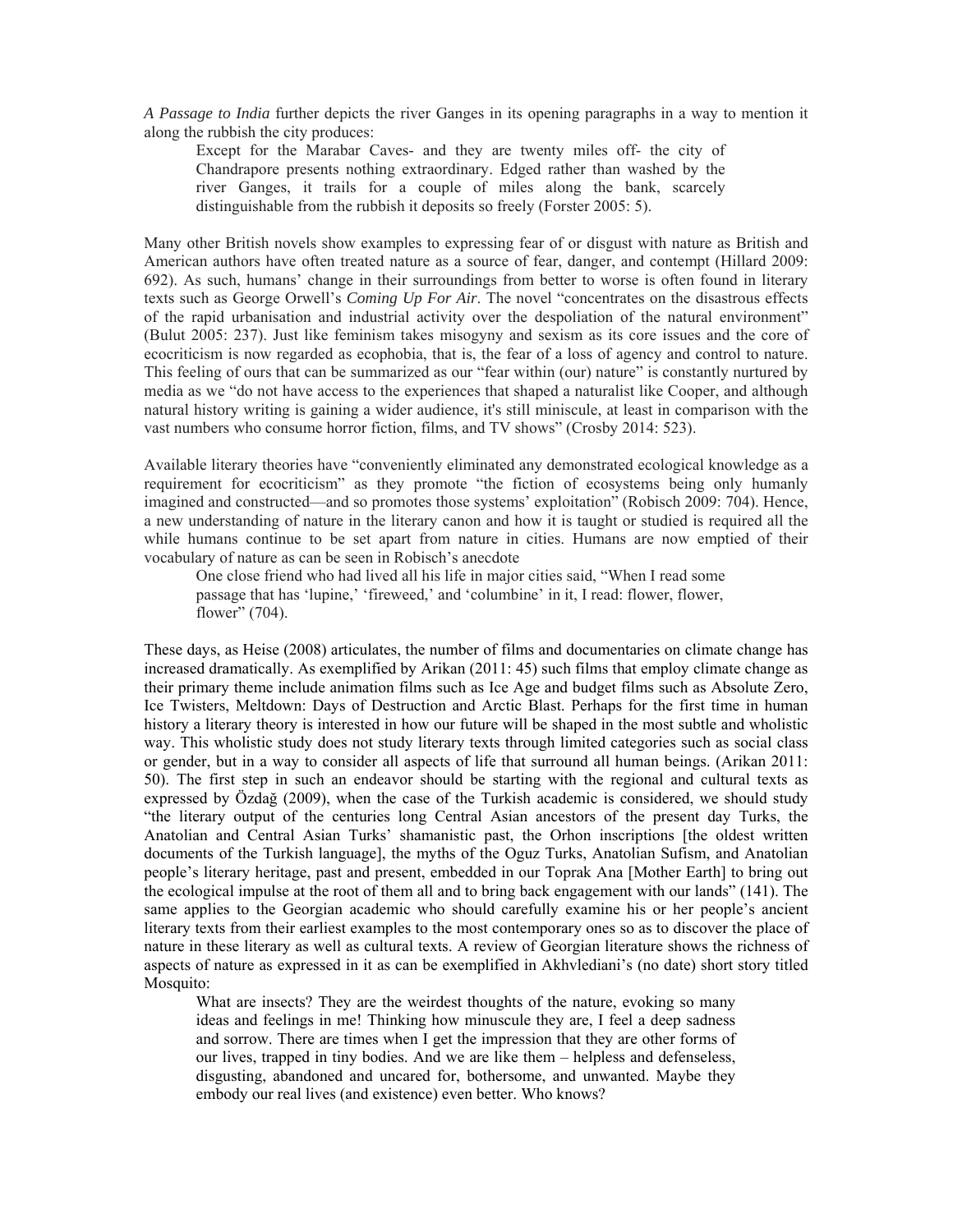Hence, people who read, write or critique literary texts can "imagine more sustainable ways of interacting with and dwelling on the earth" (Borlik 2011: 54) but this imagination is only one segment of the whole mechanism of problems we face in the world. Ecologies and environments worldwide are threatened, and the human and nonhuman catastrophes could be unprecedented (Mackenzie and Posthumus 2013: 770). Thus, an in-depth understanding of what ecophobia necessitates going one step forward towards doing "something" about our condition on the earth amidst natural "crises" we experience since, in reality, we as human beings, are the real crises of what we call nature. In that gloomy adventure, facing our fears is of utmost importance.

## **References:**

- **Akhvlediani (no date):** Akhvlediani E. *Mosquito*. (Translated by Dea Muskhelishvili), accessed 2 February 2015; available from http://geclaorg.ge/targmani/erlom-eng-muskh-moskit.pdf
- **Arikan 2011:** Arikan A. Edebi metin çözümlemesi ve ekoeleştiri. *Mediterranean Journal of Humanities* 1, no. 1, 2011.
- **Borlik 2011:** Borlik, T. A. *Ecocriticism and Early Modern English Literature: Green Pastures*. New York: Routledge, 2011.
- **Brontë 2000:** Brontë, E. Wuthering Heights. Great Britain: Wordsworth Classics, 2000.
- **Bulut 2005:** Bulut D. An Ecocritical analysis of George Orwell's Coming up for Air. *Hacettepe Üniversitesi Edebiyat Fakültesi Dergisi* 22, no. 1, 2005.
- **Cholokashvili 2014:** Cholokashvili R. Hidden essence and meaning of wonder stories. *Litinfo: Georgian Electronic Journal of Literature* 8, no. 1, 2014, accessed 28 January 2015; available from http://litinfo.ge/vol.8-iss-1/rusudan%20cholok.pdf
- **Crosby 2014:** Crosby S. Beyond Ecophilia: Edgar Allan Poe and the American Tradition of Ecohorror. *Interdisciplinary Studies in Literature and Environment* 21, no. 3, 2014.
- **Cooke 1903:** Cooke, G. W. *The Poets of Transcendentalism: An Anthology*. Boston: Houghton, Mifflin and Company, 1903.
- **Donne 2007:** Donne, J. The Hymn to God the Father. *An Outline History of English Literature in Texts*. L. Sikorska (Editor). Poznan: Wydawnictwo Poznanskie, 2007.
- **Estok 2009:** Estok, S. Theorizing in a Space of Ambivalent Openness: Ecocriticism and Ecophobia. *Interdisciplinary Studies in Literature and Environment* 16, no. 2, 2009.
- **Estok 2011:** Estok, S. An Introduction to Shakespeare and Ecocriticism: The Special Cluster. *Interdisciplinary Studies in Literature and Environment* 12, no. 2, 2011.
- **Forster 2005:** Forster, E. M. *A Passage to India*. London: Penguin Books, 2005.
- **Gaard 2010:** Gaard, G. New Directions for Ecofeminism: Toward a More Feminist Ecocriticism. *Interdisciplinary Studies in Literature and Environment* 17, no. 4, 2010.
- **Heise 2008:** Heise, U. K. *Sense of place and sense of planet: The environmental imagination of the global*. New York: Oxford University Press, 2008.
- **Hillard 2009:** Hillard, T. J. Deep Into That Darkness Peering: An Essay on Gothic Nature. *Interdisciplinary Studies in Literature and Environment* 16, no. 4, 2009.